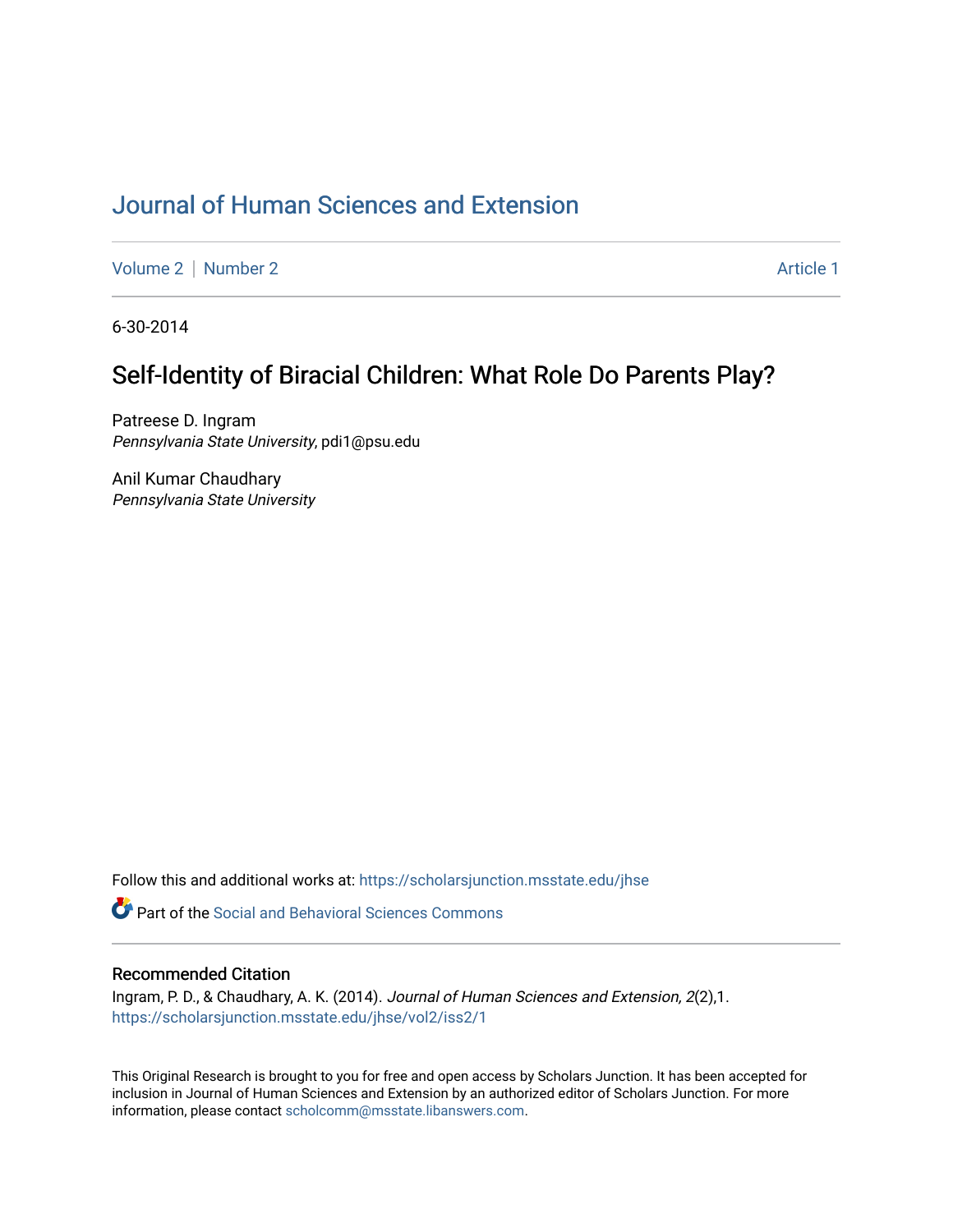# **Self-Identity of Biracial Children: What Role Do Parents Play?**

**Patreese D. Ingram Anil Kumar Chaudhary** *The Pennsylvania State University*

*One of the fastest growing student groups today is the biracial student population. This study is part of a larger exploratory descriptive study on biracial college students with a focus on the extent to which parents socialized their biracial children in the cultures of both parents while growing up and how these students chose to self-identify. Biracial students at a large, predominantly white, research university in the northeastern United States completed an online survey. Descriptive statistics and content analysis were used to analyze the data. The results indicated that most students had adopted a "border" identity. The majority of parents had encouraged their children to have an acceptance and pride in their biracial status. However, many students would have appreciated more exposure and knowledge of their heritages, as well as preparation for dealing with their environment as a biracial person. Students offered recommendations for parental practices to strengthen their racial identity.* 

*Keywords:* biracial, multiracial, parenting practices, college students, racial identity

## **Introduction**

One of the fastest growing subgroups of students of color at today's colleges and universities is the biracial/multiracial population. This trend is predicted to continue. It is estimated that one in five new students will identify as bi/multiracial by 2050 (Brown, 2009). How one identifies racially impacts how one is perceived by others and how one perceives him/herself on the college campus. While race is often thought of as static (Gossett, 1997) and is used to delineate group membership, identity theory researchers suggest biracial individuals may identify along a continuum of racial identities (Renn, 2008; Rockquemore & Brunsma, 2002, 2008; Root, 1996).

Several racial identity theories have been developed and studied. Maria Root (1996) proposed a theory of identity formation that relies on the individual's abilities to be comfortable with their definition of themselves at any given moment while crossing identity borders. Renn (2008) identifies five patterns of identity ranging from a mono-racial identity, to multiple mono-racial identities, a distinctly multiracial identity, no racial identity, to a situational identity.

Direct correspondence to Patreese Ingram at pdi1@psu.edu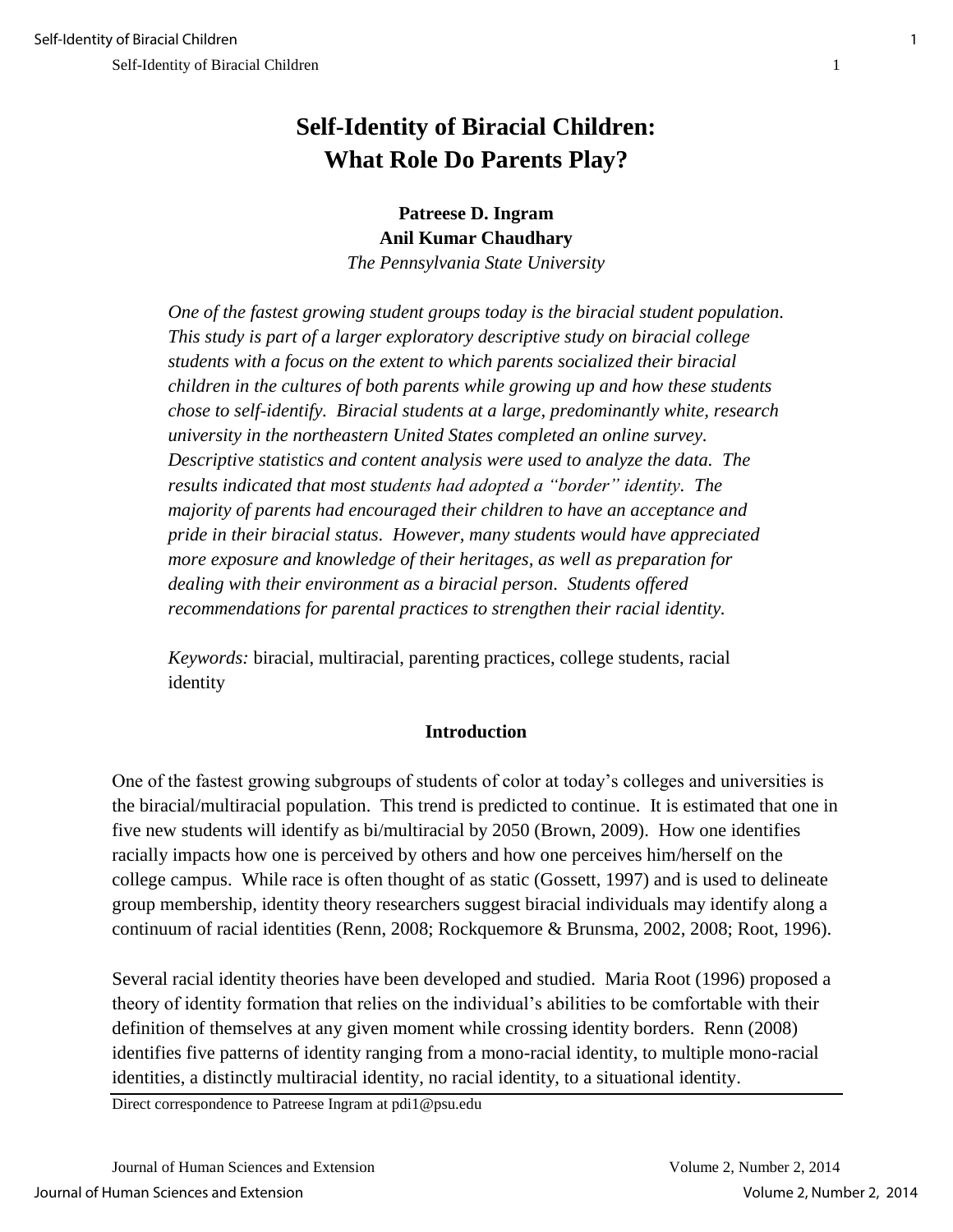Rockquemore and Brunsma (2002) propose a "mixed race" identity model with four categories: a border identity where individuals define themselves as belonging to a third and separate blended category typically called "biracial;" a singular mono-racial identity where individuals identify with the race of one of their parents; a transcendent identity in which one rejects the notion of "race" and its categories altogether; and a protean identity in which individuals change their racial identity as they move from group to group and through the various social contexts of everyday life.

How one chooses to self-identify and how comfortable one is with that identity is impacted by a number of factors including parenting/family practices and experiences (Katz & Kofkin, 1977; Lyda, 2008; Rollins, 2009), physical appearance (Renn, 2000), cultural knowledge, and peer culture (Renn, 2008). Thornton (1996) raises questions such as "Is proximity to the ethnic group important? Does contact with the in-group, political orientation, the racial balance of the community where the individual lives or grows up, or the level of commitment to and involvement in the in-group make a difference?" (p. 119). What messages are children taught about racial stratification in our society? While many Black parents, for example, raise their children to understand how race shapes institutional and interpersonal dynamics, many white parents raise their children to not think about matters of race (Rockquemore & Laszloffy, 2005). How does the level of awareness of racial stratification impact the way in which biracial children identify?

Root (1996) suggests that multiracial individuals are constantly negotiating multiple perspectives in order to feel socially accepted in mainstream cultural domains. Whether or not one's selfidentity is validated by others may have an impact on the biracial persons' sense of efficacy (Bracey, Bamaca, & Umana-Taylor, 2004).

Limited exploration has been given to the family's influence on the self-identity of multiracial children (Thornton, 1996). It is recognized that parents are a child's first teachers, and they have a major influence on the child's racial identity (Hughes, 2003). Brooks (2007) proposes that the type of parental communication a biracial child receives is a strong predictor of whether a child chooses to adopt a singular/mono-racial, border, protean, or transcendent identity. Brooks proposes the Parent Racial Socialization Communication Model (PRSC) which considers a parent's view of the child's biracialness and their view of the world as two dimensions that construct a parent's communication style.

In one dimension, parents may be accepting of their child's biracialness or the parent may have negative feelings about the child's biracial status. In the other dimension, the parent may view the world as being accepting of biracial people, or the parent may view the world as being discriminatory regarding biracial people. These two dimensions result in four different parenting communication styles.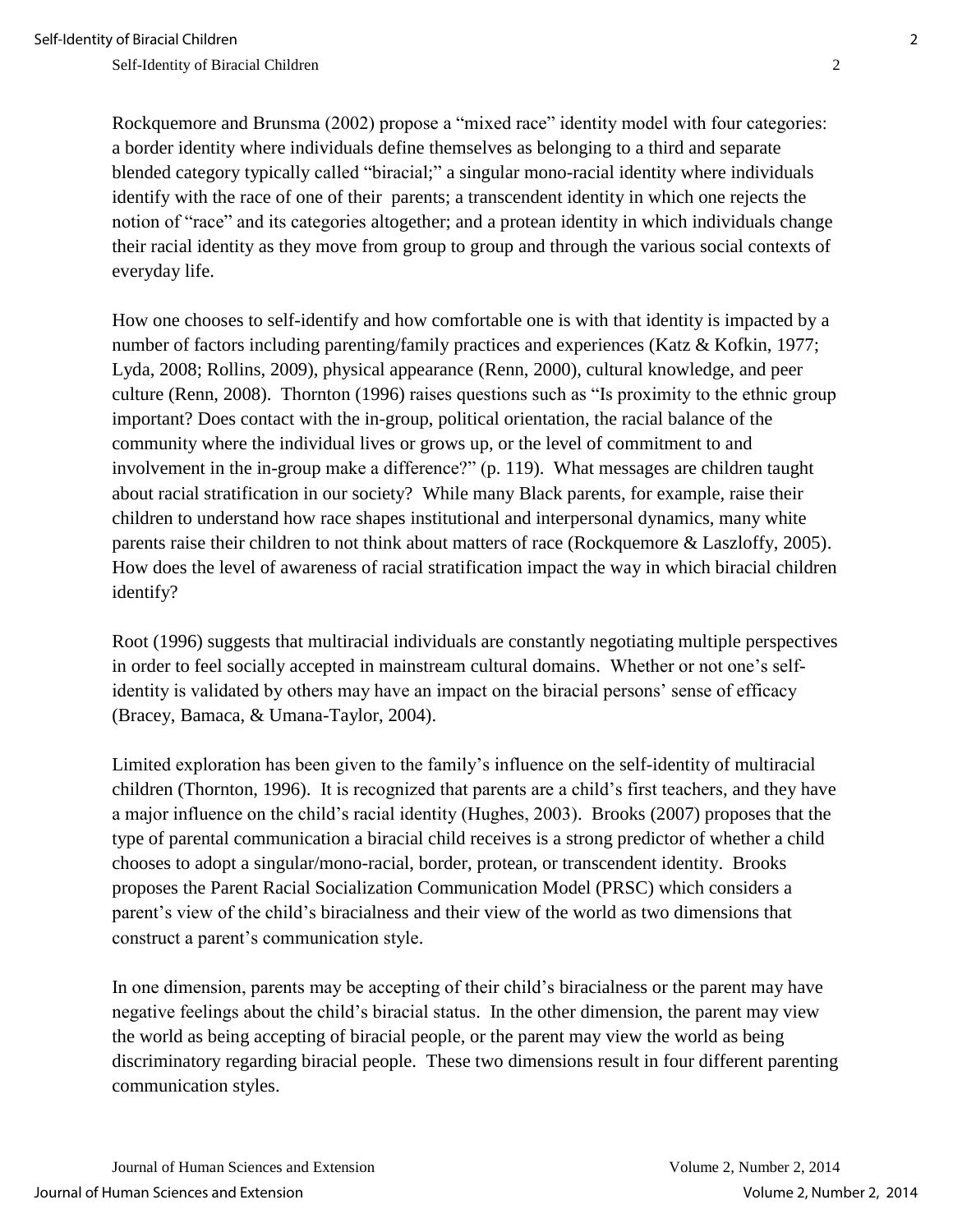Brooks (2007) proposes that parents who communicate positive messages about the biracial child's racial status and feel that the world is *discriminatory* against this status are likely to take a direct and proactive approach toward discussing race and preparing their child to handle racism. This style is labeled the "Protector." Parents who communicate positive messages about the biracial child's racial status, but view the world as *accepting*, are more likely to take a less direct role in the child's racial identity formation, discussing race only when the child initiates the subject. This style is labeled the "Supporter."

On the other hand, parents who have *negative* feelings about the child's biracial status, yet see the world as accepting, are more likely to disregard race in discussions with their children unless the child initiates it. At that time, the parent will express their negative feelings about the child's biracial status. This style is labeled the "Dismissive." Finally, according to the model, parents who view their child's biracial status as negative and see the world as *discriminatory* are likely to send active *negative* messages about the child's race or the race of the other parent, perhaps in an abusive manner. This style is labeled the "Aggressor."

The Brooks (2007) Parental Racial Socialization Communication Model predicts that biracial children of "Protector" parents will self-identify as either a border or a protean identity that incorporates their dual heritage. Similar to children of "Protector" parents, children of "Supportive" parents are predicted to adopt either a border, protean, or a transcendent selfidentity. Brooks (2007) suggests that the laid-back, hands-off approach of the Supportive parent provides the child a more direct role in choosing his or her own identity. Finally, children with "Dismissive" or "Aggressor" parents are more likely to adopt a mono-racial or transcendent selfidentity. Negative parental messages about one race or both races may encourage children to identify with only one race or to disregard race altogether.

At this time, the Parental Racial Socialization Communication Model developed by Brooks (2007) has only been proposed and not yet tested. While this model deserves serious consideration, it is important to note that, as mentioned earlier in this paper, there are many factors that influence how a biracial child chooses to self-identify.

A number of studies have focused on the Black/White biracial population (Brown, 2001; Rockquemore & Brunsma, 2002), while fewer studies have considered the variety of multiracial mixtures. Additionally, studies that have focused on the biracial college student population are more limited. Attending college and the exposure to a broader, more diverse group of peers may lead biracial students to explore, define, and redefine themselves and how they choose to selfidentify (King, 2008).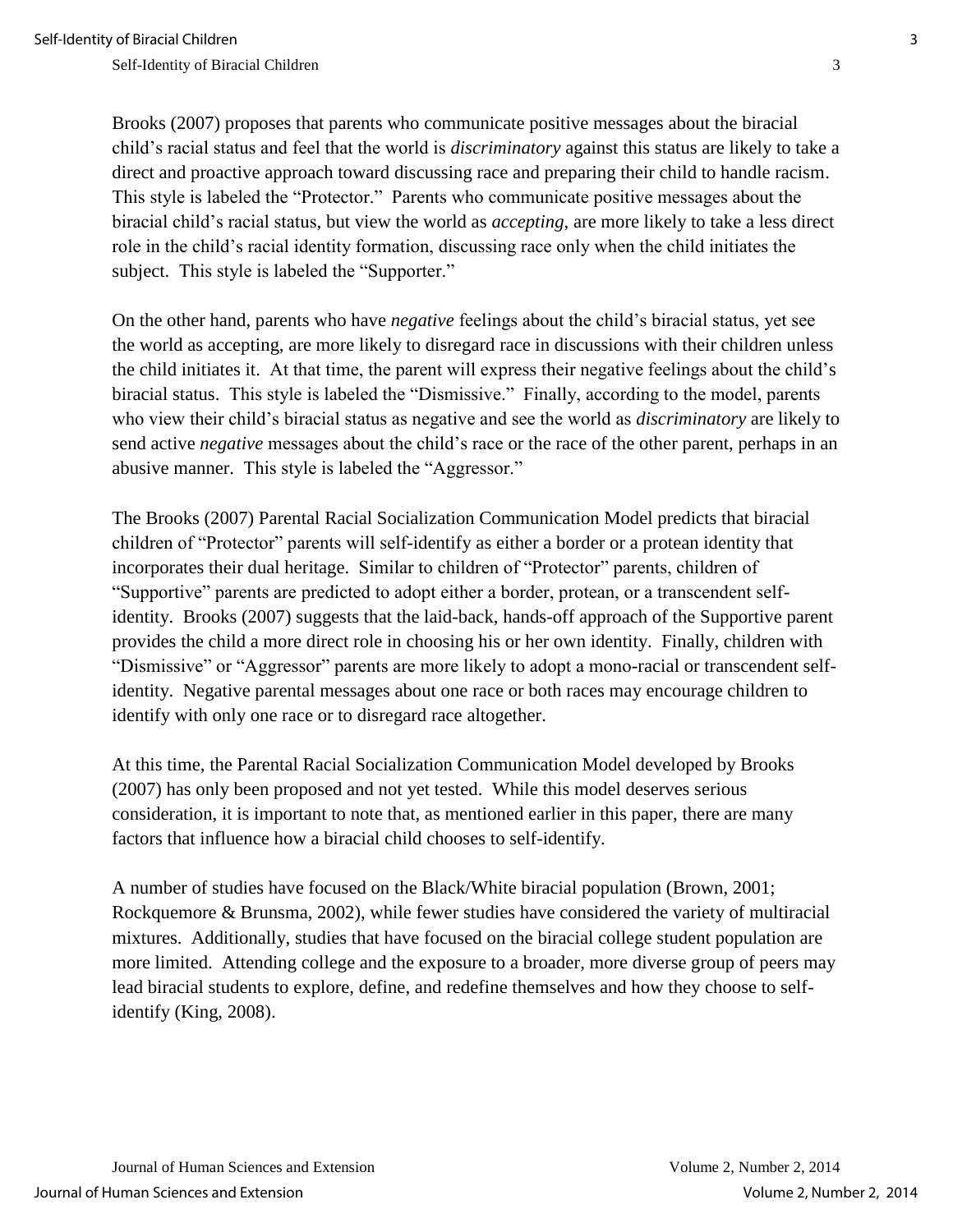## **Purpose of the Study**

This study is part of a larger descriptive exploratory study on biracial college students and focuses on factors related to students' parental/family upbringing. More specifically, this study explores 1) how biracial college students identify and 2) the extent to which parents specifically took steps to engage their children in learning about the race and culture of both parts of their heritage, encouraged them to accept and embrace their status as biracial persons, and prepared them for the experiences they might encounter as a biracial person.

## **Methods/ Procedures**

## **Sample and Data Collection**

The population for this study included college students at a large, predominately white, research university in the northeastern United States. Data were collected by an online survey. An invitation to participate was sent by email to all students at the university who had selected the racial category "two or more races" on their college admissions form. This database was maintained by the University Registrar. The invitational email, written by the researcher, was sent to the student list by personnel in the University Office of Educational Equity. Interested students were encouraged to email their willingness to participate directly to the researchers.

Those who sent their "acceptance to participate" and email addresses were emailed the link to the online survey. Reminder emails were sent to those who had not returned or completed the survey one week, two weeks and three weeks after they had been sent the link to the survey. The original invitational email was sent to approximately 1,500 students. Two hundred and forty eight (248) students (17%) indicated a willingness to participate in the study. Two hundred and one (201) of those who agreed to participate (81%) completed the survey.

## **Instrumentation**

A data collection instrument was developed based on a review of literature on ethnic and multicultural identity development, including items adapted from the Survey of Biracial Experiences (Rockquemore & Brunsma, 2002) and the Multigroup Ethnic Identity Measure (Phinney, 1992). The instrument included Likert-type scale items, forced choice, and openended questions. Items were reviewed for face and content validity by a panel of experts in research methodology, diversity education, and student affairs. Changes to the instrument were made based on this review. The instrument was then reviewed by a panel of biracial college students. Based on the student review, adjustments in wording were made, as well as additional items added. The resulting instrument was pilot tested with a different group of biracial students and final adjustments were made. This paper reports the responses to 35 questions in the survey.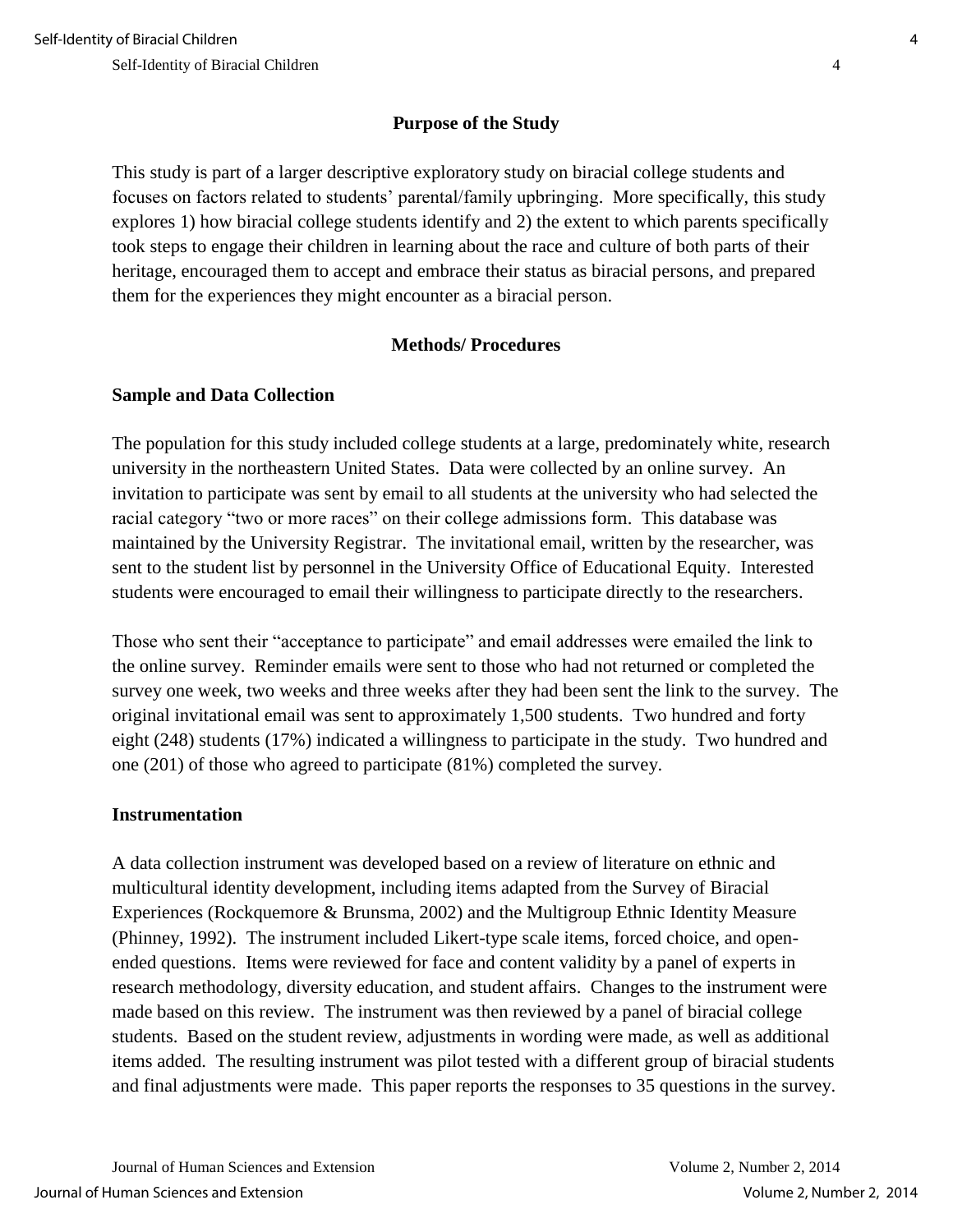#### **Data Analysis**

Data were analyzed using descriptive statistics, including frequencies, percentages, and cross tabulations. Cronbach's alpha measures for the scales within the survey ranged from .703 to .869. Content analysis was done to analyze the open-ended responses. Preliminary data analysis involved a reduction of responses as multiple researchers read and separately coded various themes. During the coding process, the researchers make sense out of the text data and later divide the text into various segments with codes and later relate these codes for redundancy or overlapping and at last collapse the codes into the broader themes (Creswell, 2005). The themes developed by both researchers for open-ended questions were compared to come out with a common understanding on themes. Interrater agreement was 96%. Finally, overall themes were analyzed to make sense for each open-ended question without adding any researcher's bias. The themes were reported in a later part of the paper.

#### **Findings**

#### **Participants**

The majority of respondents (71.1%) were female. Respondents selected the race to which they identify, including "all that apply." The following are the races respondents identified themselves to be: White/Caucasian (78.0%), American Indian/Alaska Native (11.8%), Black/African American (41.4%), Asian Indian (4.3%), Asian (28.0%), Native Hawaiian/Pacific Islander (3.2%), and Some Other Race (33.9%). Of the specific races listed under "Some Other Race" the most frequently mentioned were Hispanic/Latino/Latina (31) and Puerto Rican (13). For both mothers and fathers, the most frequent racial/ethnic group with which parents identify is "White/Caucasian." The next most frequently identified racial ethnic group for mothers is "Hispanic/Latino" and for fathers is "Black/African American." See Table 1.

|                               |    | <b>Mother</b> |    | <b>Father</b> |  |
|-------------------------------|----|---------------|----|---------------|--|
| <b>Race/Ethnicity</b>         | N  | $\frac{0}{0}$ | N  | $\frac{0}{0}$ |  |
| White/Caucasian               | 80 | 43.48         | 77 | 40.96         |  |
| Asian                         | 36 | 19.57         | 13 | 6.91          |  |
| Black/African American        | 30 | 16.30         | 61 | 32.45         |  |
| Native American/Alaska Native | 12 | 6.52          | 8  | 4.26          |  |
| Hawaiian/Pacific Islander     | 6  | 3.26          | 3  | 1.60          |  |
| Hispanic/Latino               | 55 | 29.89         | 48 | 25.53         |  |

#### *Table 1. Race/Ethnicity of Parents*

*Note*: The total numbers for mothers and fathers are greater than the 201 participants in the study. Some participants identified their mother or father with more than one race/ethnicity category.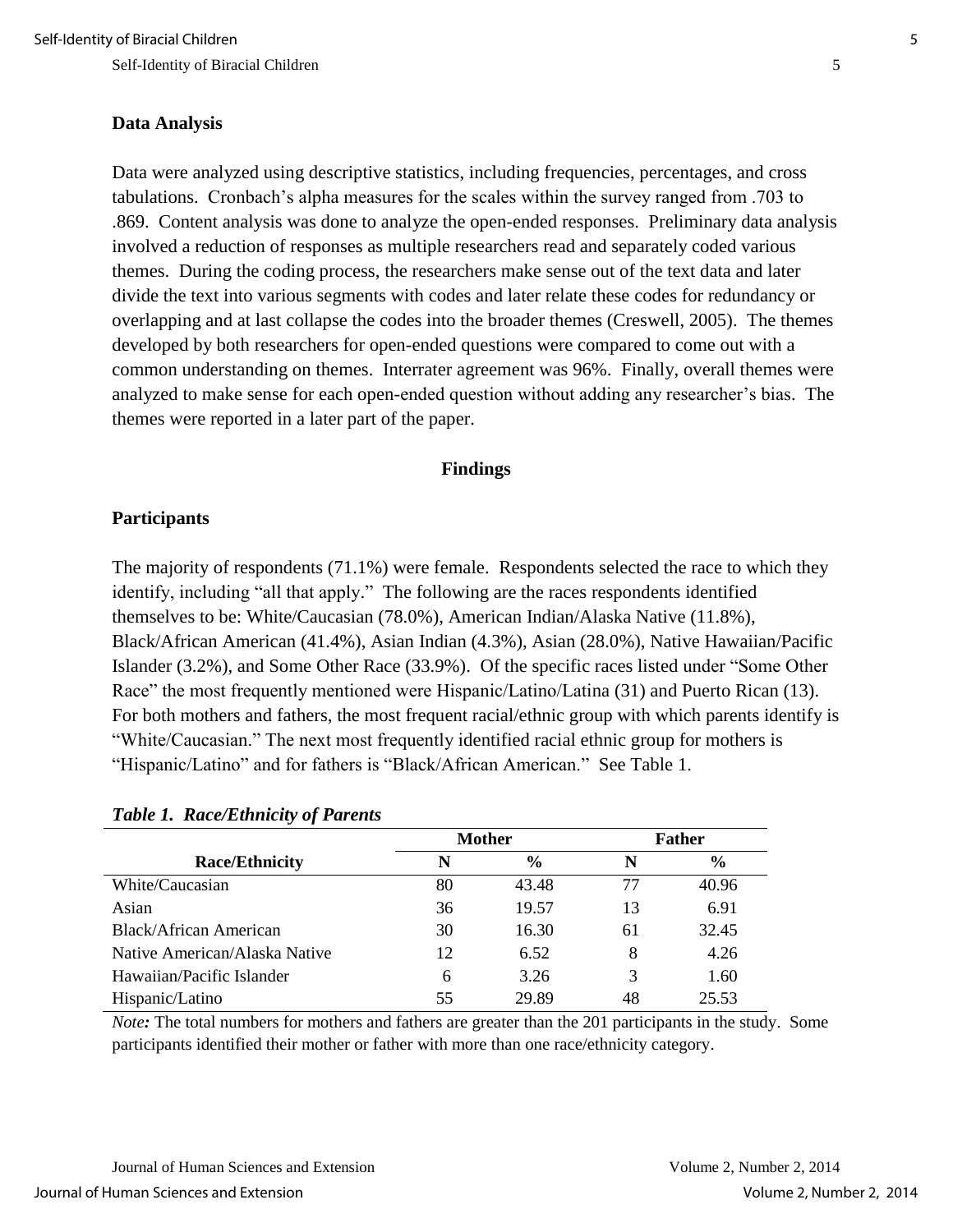For more than half (56.9% - 60.7%) of the respondents, the composition of their elementary, junior high or middle school, and high school were "all White" or "mostly White." Similarly, for more than half (51.3% - 57.9%) of the respondents, the composition of their closest friends in elementary, junior or middle school, and high schools were "all White" or "mostly White."

Age of respondents ranged from 18 to 50 years, with 82% falling between 18 and 21. Twothirds of the respondents (67.8%) were raised by both parents, and 29.0% were raised by their mother/and or her family. Almost all (97.4%) were U.S. citizens, and the majority (88.8%) were born in the U.S. Respondents were divided between freshmen (29.8%), sophomores (23.6%), juniors (27.2%), and seniors (19.4%).

## **Identity**

The overwhelming majority of respondents "agreed" or "strongly agreed" that they had pride in their mixed racial/ethnic heritage (90.6%). They had a clear sense of their racial/ethnic makeup (84.6%) and what that means to them (80.9%). Approximately two-thirds (66%) "agreed" or "strongly agreed" that people of their mixed race/ethnicity have a culturally rich heritage, while one-quarter of respondents (25.4%) "neither agreed nor disagreed" with that statement.

When asked to select which statement best expressed their identity, the most frequent selection was a border identity (44.1%). The border identity means that the person considers their race as existing between the two races of their parents, both incorporated into a hybrid racial category called biracial. The next most frequent response was a protean identity (38.8%). Those with a protean identity have a "fluid" identity. They adjust their identity to different circumstances, sometimes identifying as one of their racial backgrounds, sometimes identifying as their other racial background, and sometimes as biracial, depending on the context. Twelve percent (12%) did not associate any race with their identity, and 4.5% identified as a single race.

## **Parental Upbringing**

Talking with family members tends to be the greatest source for learning about their ethnic backgrounds. More than one-half of respondents (53%) talked with family members "often" or "always" about their ethnic heritage. To a lesser extent (40.5%), respondents spent time trying to find out more about the histories, traditions, and customs of their heritages "often" or "always." See Table 2.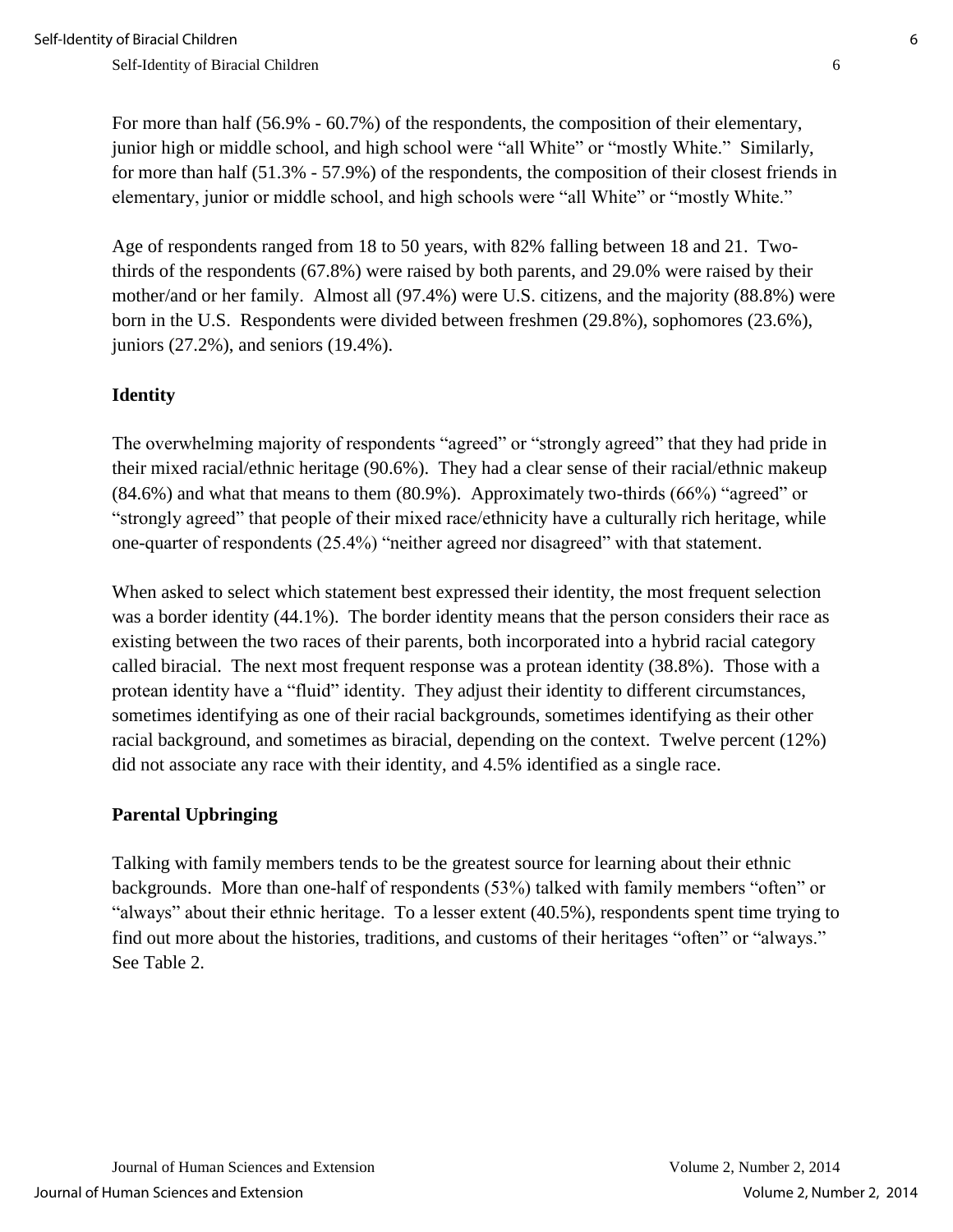Self-Identity of Biracial Children 7 and 7 and 7 and 7 and 7 and 7 and 7 and 7 and 7 and 7 and 7 and 7 and 7 and 7 and 7 and 7 and 7 and 7 and 7 and 7 and 7 and 7 and 7 and 7 and 7 and 7 and 7 and 7 and 7 and 7 and 7 and 7

|                                          |                  | Never/        | Some- | Often/        |                  |           |
|------------------------------------------|------------------|---------------|-------|---------------|------------------|-----------|
| <b>Statement</b>                         | $\boldsymbol{N}$ | <b>Rarely</b> | times | <b>Always</b> | $\boldsymbol{M}$ | <b>SD</b> |
| In order to learn more about both (or    | 200              | 18.5%         | 28.5% | 53%           | 3.47             | 1.05      |
| all) of my ethnic backgrounds, I have    |                  | (37)          | (57)  | (106)         |                  |           |
| talked to family members about my        |                  |               |       |               |                  |           |
| ethnic groups.                           |                  |               |       |               |                  |           |
| In order to learn more about both (or    | 198              | 37.4%         | 33.8% | 28.8%         | 2.95             | 1.09      |
| all) of my ethnic backgrounds, I have    |                  | (74)          | (67)  | (57)          |                  |           |
| talked to other people about my ethnic   |                  |               |       |               |                  |           |
| groups.                                  |                  |               |       |               |                  |           |
| I have spent time trying to find out     | 200              | 24.5%         | 35.0% | 40.5%         | 3.30             | 1.14      |
| more about each of my racial heritages,  |                  | (49)          | (70)  | (81)          |                  |           |
| such as their histories, traditions, and |                  |               |       |               |                  |           |
| customs.                                 |                  |               |       |               |                  |           |

*Table 2. Percentage of Respondents Selecting Various Methods for Learning About Their Ethnic Backgrounds.* 

The majority of respondents indicated that the parent/guardian with whom they lived encouraged them to have pride in their biracial heritage "some" or "a lot" (86.2%) and encouraged them to have acceptance of their biracial heritage "some" or "a lot" (86.8%). Additionally, the majority (71%) of these parents/guardians talked to the participants about their racial identity either "some" or "a lot."

The percentage of parents/guardians who prepared respondents for the possibility of racism and discrimination and who discussed their own experiences with discrimination with participants "some" or "a lot" ranged from 55.6% to 60.0%. Therefore, 40% or higher were prepared for these possibilities "very little" or "not at all." When disaggregated by race, respondents with some Black heritage were more likely than other racial groups to have parents who prepared them for the possibility of discrimination.

Nearly half (48.5%) of respondents were exposed to books, films, and TV programs related to the racial/ethnic heritage of both parents "very little" or "not at all." More than half (54.4%) were exposed to adult role models related to the racial/ethnic heritage of both parents "very little" or "not at all." See Table 3.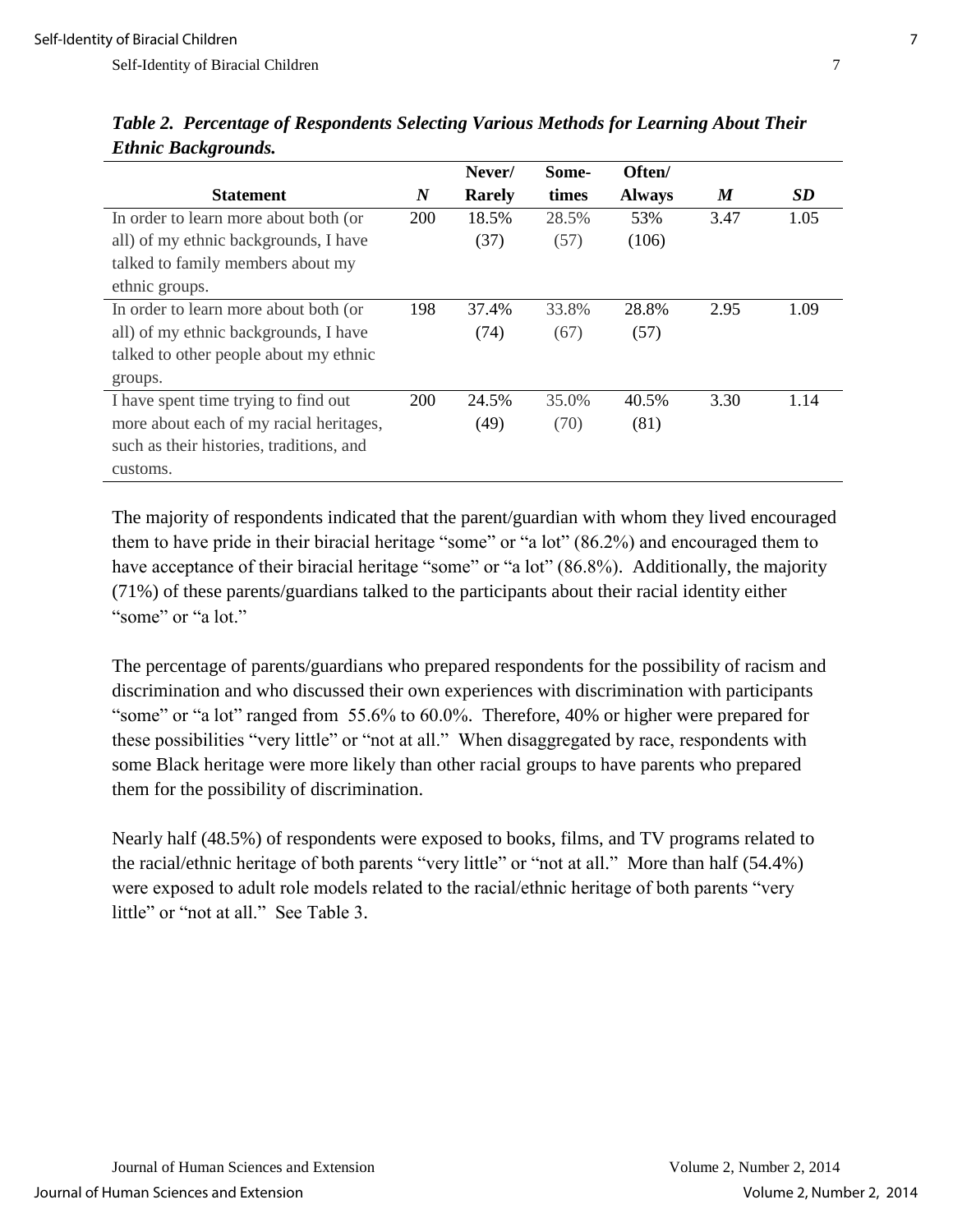| Table 3. Percentage of Respondents Identifying Various Parental Practices During Their |  |  |  |  |
|----------------------------------------------------------------------------------------|--|--|--|--|
| <i>Upbringing</i> $(N = 196)$                                                          |  |  |  |  |

|                                    | Not at | <b>Very</b> |             |       |                  |      |
|------------------------------------|--------|-------------|-------------|-------|------------------|------|
| <b>Parental Practice</b>           | all    | Little      | <b>Some</b> | A Lot | $\boldsymbol{M}$ | SD   |
| Talked to you about your racial    | 4.1%   | 25.0%       | 38.3%       | 32.7% | 3.00             | .861 |
| identity.                          | (8)    | (49)        | (75)        | (64)  |                  |      |
| Instructed you how to respond in   | 19.9%  | 27.0%       | 28.6%       | 24.5% | 2.57             | 1.06 |
| certain situations related to your | (39)   | (53)        | (56)        | (48)  |                  |      |
| racial background.                 |        |             |             |       |                  |      |
| Exposed you to books, films, and   | 19.9%  | 28.6%       | 30.1%       | 21.4% | 2.53             | 1.04 |
| TV programs related to the         | (39)   | (56)        | (59)        | (42)  |                  |      |
| racial/ethnic heritage of both     |        |             |             |       |                  |      |
| parents.                           |        |             |             |       |                  |      |
| Exposed you to adult role models   | 24.1%  | 30.3%       | 28.2%       | 17.4% | 2.39             | 1.03 |
| related to the racial/ethnic       | (47)   | (59)        | (55)        | (34)  |                  |      |
| heritage of both parents.          |        |             |             |       |                  |      |
| Discussed their personal           | 19.5%  | 20.5%       | 35.4%       | 24.6% | 2.65             | 1.05 |
| experiences of discrimination      | (38)   | (40)        | (69)        | (48)  |                  |      |
| based on their race/ethnicity.     |        |             |             |       |                  |      |
| $(NR=6)$                           |        |             |             |       |                  |      |
| Prepared you for the possibility   | 22.4%  | 21.9%       | 32.1%       | 23.5% | 2.56             | 1.08 |
| of racism in your life.            | (44)   | (43)        | (63)        | (46)  |                  |      |
| Prepared you for the possibility   | 23.1%  | 20.0%       | 31.3%       | 25.6% | 2.59             | 1.10 |
| of discrimination in your life.    | (45)   | (39)        | (61)        | (50)  |                  |      |
| Encouraged you to have pride in    | 8.7%   | 5.1%        | 29.1%       | 57.1% | 3.34             | .925 |
| your biracial heritage.            | (17)   | (10)        | (57)        | (112) |                  |      |
| Encouraged you to have             | 7.7%   | 5.6%        | 27.6%       | 59.2% | 3.38             | .902 |
| acceptance in your biracial        | (15)   | (11)        | (54)        | (116) |                  |      |
| heritage.                          |        |             |             |       |                  |      |

Almost half (46.9%) of respondents had contact with their mother's family to a "great extent," and an additional one-third (32.7%) had contact to "some extent." A smaller percentage (30.8%) of respondents had contact with their father's family to a "great extent" and (26.7%) to "some extent." A small percentage (5.1%) of respondents was rejected by certain family members to a "great extent," and 8% were rejected to "some extent."

Respondents were asked to share what they wish their parents had done differently to strengthen their racial identity. Responses were in the form of open-ended comments. One hundred and eighty-two (182) comments were shared. These comments were grouped into several themes during content analysis. These themes are reported in Table 4.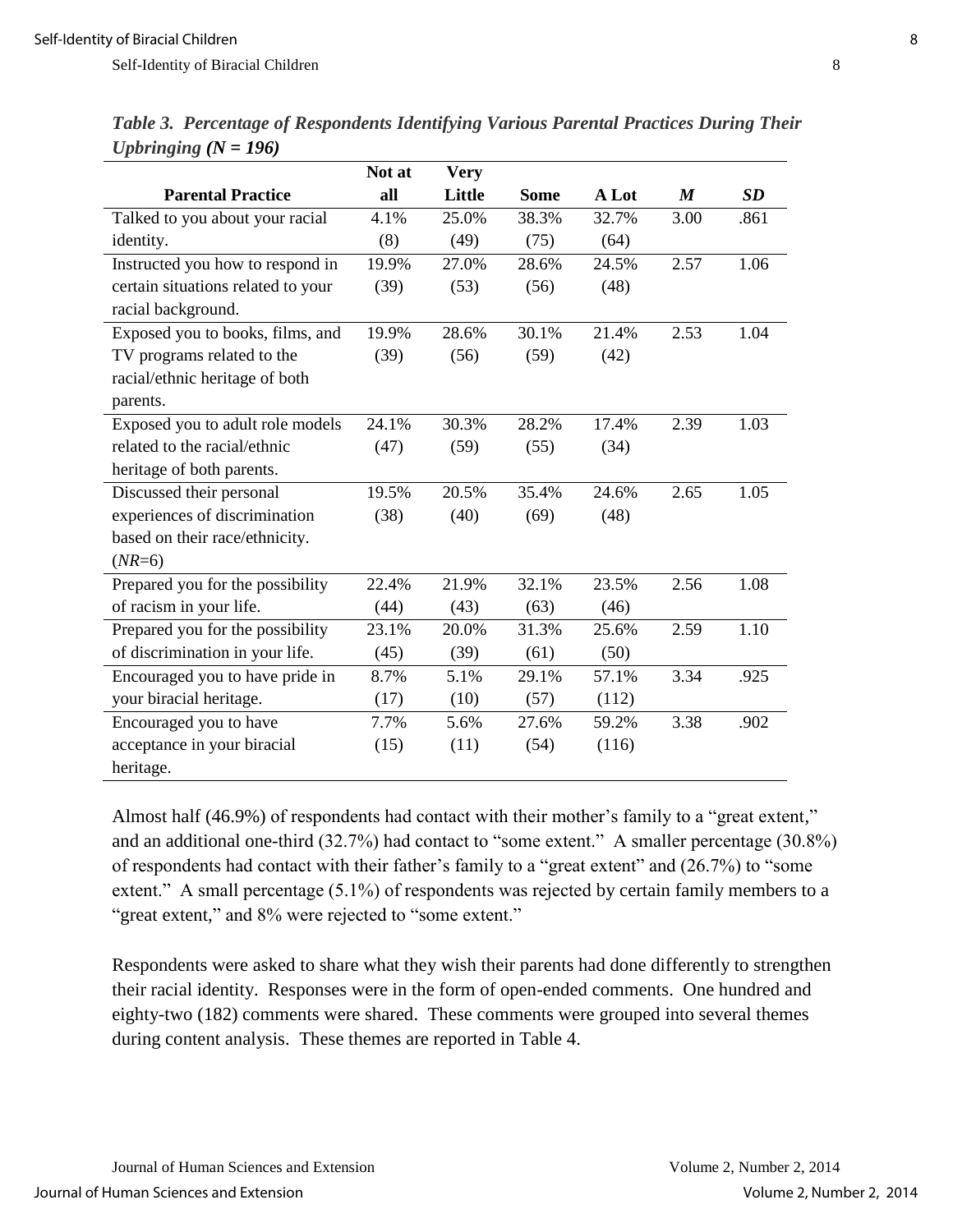| <b>Theme</b>                                                           | $\boldsymbol{N}$            | $\frac{6}{6}$ |
|------------------------------------------------------------------------|-----------------------------|---------------|
| Have known more about/taught me more about my cultural heritage        | 52                          | 27%           |
| Learn to speak Spanish/other language                                  | 34                          | 18%           |
| They have done a good job at raising me                                | 32                          | 17%           |
| Nothing                                                                | 28                          | 15%           |
| Told me how to deal with my race                                       | 10                          | 5%            |
| Provided more ties with my father                                      | 8                           | 4%            |
| Been more accepting of my mixed heritage                               | 7                           | 4%            |
| Taught me more about racism/difficulty with acceptance by society      | 6                           | 3%            |
| Enrolled me in a more diverse school/neighborhood/helped me meet       | 6                           | 3%            |
| more biracials                                                         |                             |               |
| Talked to me more about race                                           | $\overline{2}$              | 1%            |
| Been more accepting of other races                                     | $\overline{2}$              | 1%            |
| Miscellaneous (emphasize both races equally, [stop] strong pressure to | 2                           | 1%            |
| marry a certain race)                                                  |                             |               |
| Comments made did not answer the question asked                        | $\mathcal{D}_{\mathcal{L}}$ | 1%            |
| <b>Total</b>                                                           | 191                         | 100%          |

*Table 4. What Students Wished Their Parents Had Done Differently* 

*Note:* Some comments included two distinctly different themes and were counted as separate comments. Therefore, the total number of comments is higher than the number of respondents who provided a comment.

The following are representative comments:

- *I would've liked if they had exposed me to more of my Irish and Hispanic culture. I know very little about them. I want to fully be able to embrace what I am but I can't do that if I don't have a clear understanding of the culture, tradition, etc.*
- *My parents could have taught me more about racism before entering the world and experiencing the negativity at such a young age.*
- *Basically, I wish she would have made sure that I learned Spanish, had Hispanic idols, and was just more connected with Puerto Rican culture.*
- *I wish my mother would have accepted the fact that I am both a Black man and a White man. She would say I was only Black because she raised me by herself and that was her racial identity. But I knew that just wasn't true.*
- Acknowledged it. My parent never highlighted to me that I am biracial and didn't *discuss any issues that I might face.*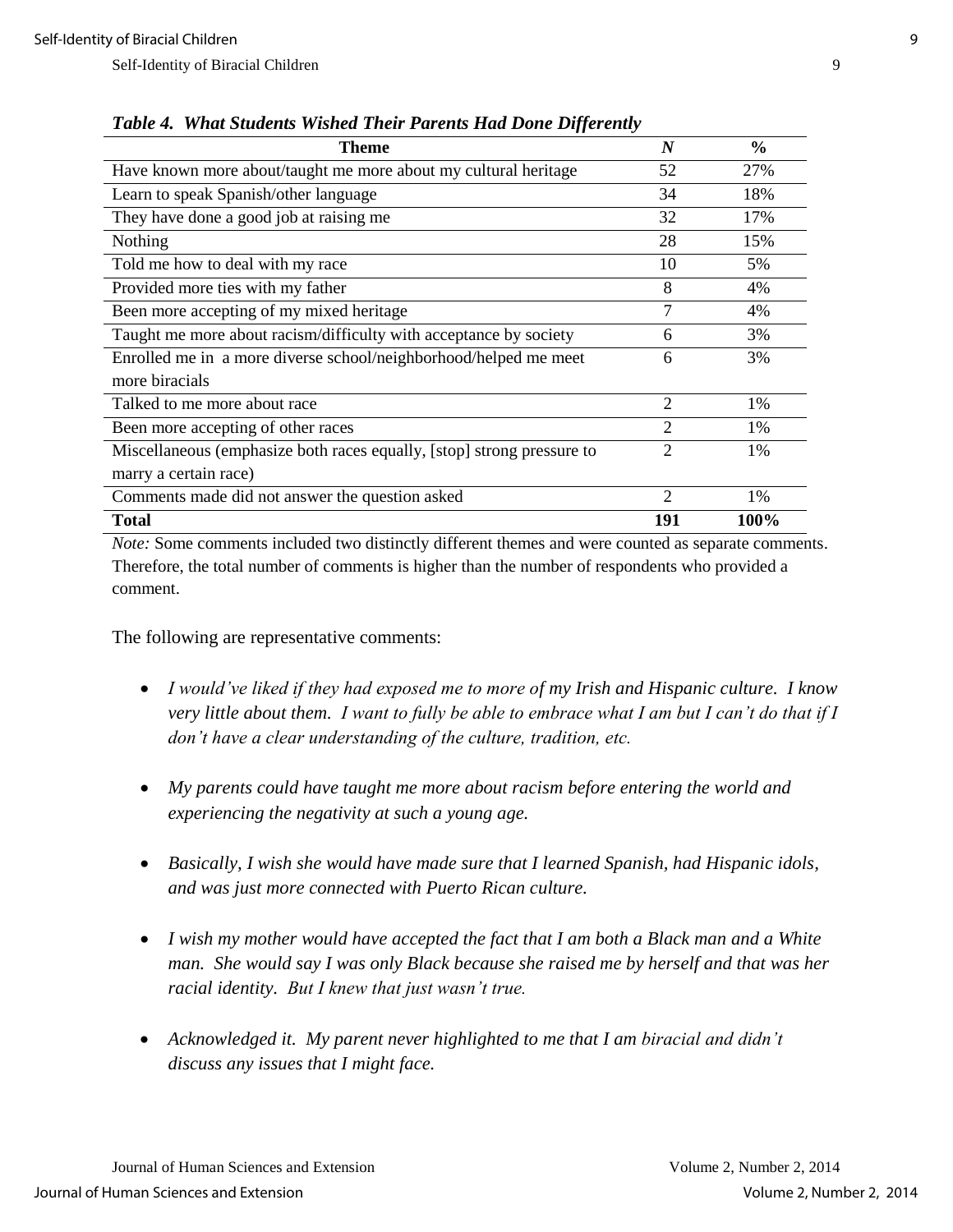- *I wish they would have enrolled me in a school that was more culturally diverse.*
- *I wish they had given me a greater understanding of my Asian side. The majority of my time was spent with my White family and I feel very disconnected from my Chinese heritage. I don't look like my White family and I don't understand my Chinese family.*
- *I wish my mother had taught me Korean, because the main reason I am shut out from the Korean community is the fact that I cannot speak Korean, not that I am biracial.*
- *Inform me that not all people may be accepting of my mixed race and teach me to feel ok about being multiracial and fight against people expecting me to choose, especially in junior high school.*

## **Discussion**

Families play a critical role in impacting the development of children's identities. Many of the respondents in this study had received very important messages from their parents that contributed to their overall feelings of pride in their biracial status. Very few respondents adopted a singular mono-racial identity. Most identified with a border or a protean identity, both of which acknowledge the racial heritage of both parents.

While the majority of parents talked to the respondents about their racial identity and encouraged them to have pride and acceptance in their biracial heritage, other important strategies were performed less frequently. Nearly half of respondents had limited instruction on how to respond in situations related to their racial background, nor were they prepared for the possibility of racism or discrimination in their life. Perhaps these parents hold a world view that the world is accepting of biracialness, and therefore, there is no need to take a proactive role in preparing their children for racial discrimination, as suggested by the Brooks Parental Racial Socialization Communication Model (Brooks, 2007). Yet, according to Rockquemore and Laszloffy (2005), "Healthy socialization involves talking honestly, openly, and directly with children about how race shapes everyday life" (p. 77).

The results of this study compliment the findings of Rollins (2009) who studied the type of racial socialization messages used by mothers of biracial youth. Messages were classified as being cultural socialization, minority socialization, mainstream socialization, egalitarian socialization, or no racial socialization. She found that Black mothers were more likely to use mainstream socialization messages and that White and other minority mothers (Asian, Latino, and American Indian) were not likely to provide any direct racial socialization for their children, thus minimizing the issue of race. Rollins (2009) found that Black parents were more active in preparing their children for the possibility of racial discrimination than were White parents. As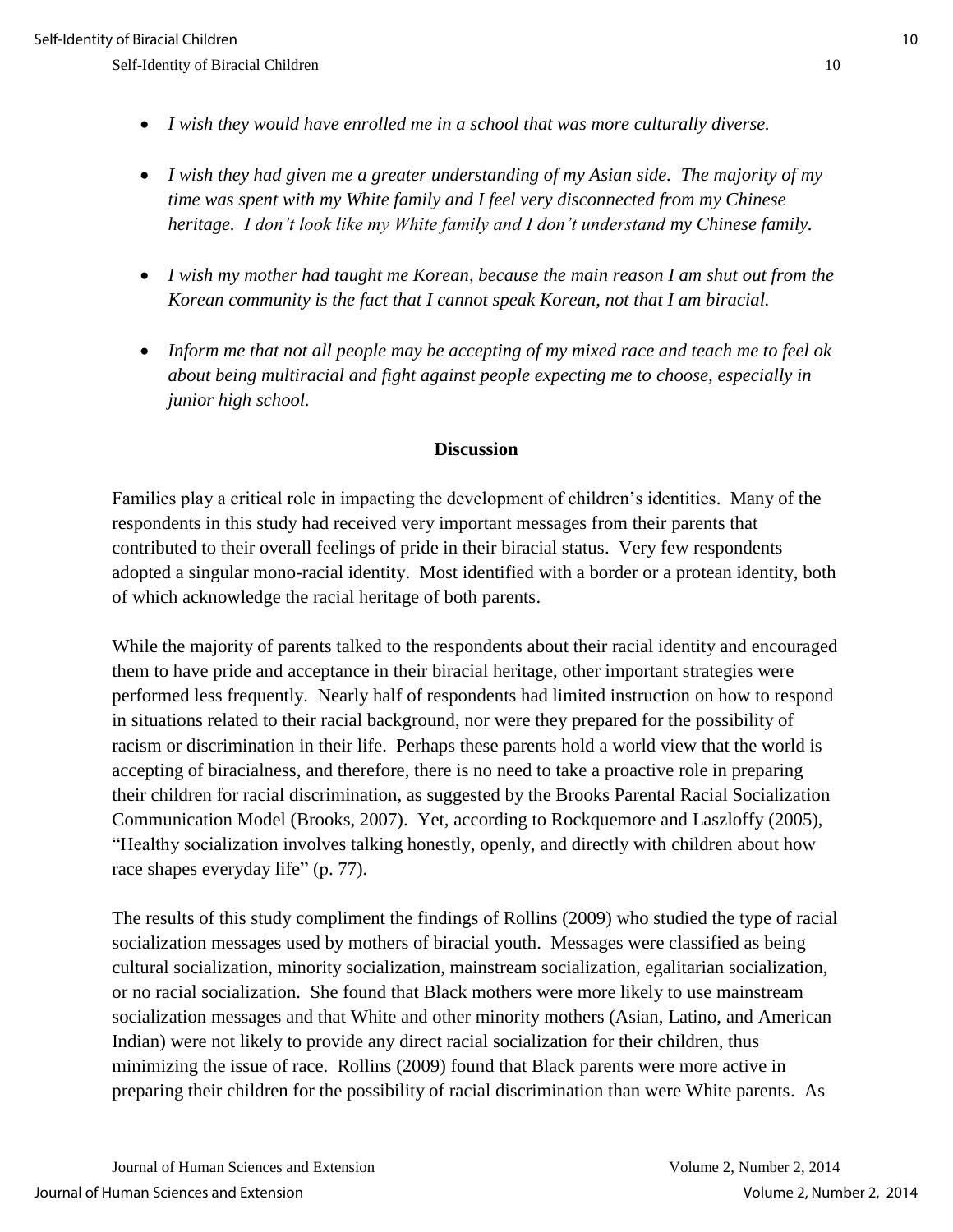Self-Identity of Biracial Children 11 and 12 and 2012 11 and 2012 12 and 2013 12 and 2014 12 and 2014 12 and 2014 12 and 2014 12 and 2014 12 and 2014 12 and 2014 12 and 2014 12 and 2014 12 and 2014 12 and 2014 12 and 2014

noted by Rockquemore and Laszloffy (2005), some White parents avoid talking about race because they do not recognize the influence of race in their lives. Rockquemore and Laszloffy (2005) specifically state, *"Because of the power of race, parents raising mixed race children have a responsibility to engage in a process of racial socialization that will prepare their children to understand and effectively negotiate the complexities of race relations"* (p. 59).

Additionally, nearly half of respondents had little or no exposure to books, films, and TV programs related to the racial/ethnic heritage of both parents. More than half of respondents had little or no exposure to adult role models related to the racial/ethnic heritage of both parents.

Since many parents of biracial children have not shared the racial experiences that their biracial children experience, these parents may not naturally have the knowledge and resources to provide racial socialization for their children. In some homes, the topic is not addressed at all (Rockquemore & Laszloffy, 2005). Whites are less likely to consider the impact that race has in shaping one's life. As Rollins (2009) pointed out, many biracial children do not grow up in a clearly defined biracial community which could provide guidance in racial socialization practices. Therefore, it may be necessary for parents of biracial youth to consider the racial environment their children will face and make specific efforts to discuss such learning with their children. It may be necessary for all parents of biracial children to provide opportunities for their children to interact with the racial/ethnic groups of both parents. It is important that such exposure includes positive representations of the minority and majority group. Parents must also actively challenge instances when their children may experience the devaluation of a part of their heritage.

The open-ended comments from respondents clearly suggest that many of these students would have appreciated more support from their parents in the areas recommended by the literature. They wanted to learn more about and feel more comfortable with both parts of their heritage. Many wanted to learn the language of their parent who speaks a language other than English. Some specifically expressed that inability to speak the language hampered their ability to be accepted by family and community members. Several wished their parents had prepared them for the fact that all people are not accepting of their mixed race and how to deal with negative attitudes.

Although most respondents had recommendations for changes their parents could make in raising biracial children, a notable number of respondents expressed satisfaction with the way they were raised. In most of these comments, respondents indicated they were exposed to and taught to embrace both cultures equally.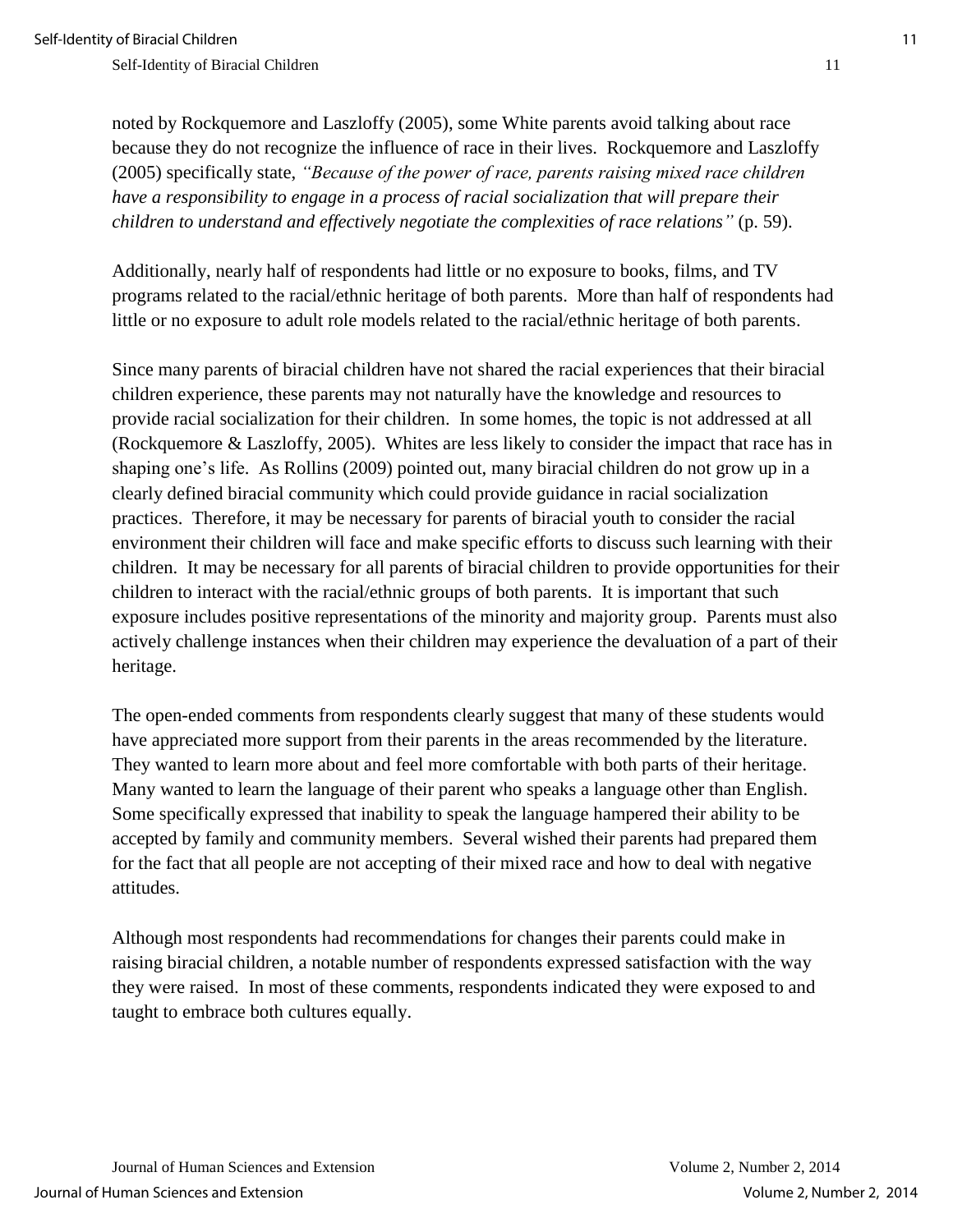## **Conclusions and Implications**

There is a clear need for greater attention to and understanding of the biracial population. As one student stated, "I just want to reiterate that I think of myself as a combination of the races in my parents. Not one or the other." Biracial students are one of the fastest growing student groups in this county. Their unique heritages must be recognized, acknowledged, and valued on our college campuses. Most are proud of their biracial status. Increased understanding of this population by student personnel professionals, counselors, educators, and other service providers can lead to more effective supportive services for these students. In particular, counselors who support families with biracial children may benefit from an increased understanding of this population. Encouraging parents to engage in racial socialization of their children and to expose them to the cultural heritage of both parents is a clear recommendation from this study. Additionally, based on the Brooks (2007) Parental Racial Socialization Communication Model, encouraging parents to have positive feelings about their children's biracialness may lead to children who are more accepting and comfortable with the heritages of both of their parents.

The findings of this study also can inform parent education programs in a variety of settings, including Extension education programs and high school and college courses that focus on child development and family relations. An important step would be to introduce racial/ethnic heritage as a topic in textbooks and other educational materials. Efforts should be made to increase the visibility of biracial people in the curriculum, including in internet and social media resources. Consideration should be given to collaborative research with other disciplines dealing with biracial issues in higher education. As stated earlier, outside of college and university campuses, Cooperative Extension can serve as a viable dissemination source to extend information to the general public.

The intent of this study was to begin exploring the parenting practices of parents of biracial children. The findings of this study are limited to the biracial student population at one university. This study only scratched the surface of questions that can be examined in additional research with a larger population, greater diversity in the racial mixtures, and over a larger geographical area. Future research can examine statistics regarding differences in social/emotional functioning between individuals who were prepared by their parents and individuals who were not. Other areas for further research include determining if the socioeconomic status of the families or the geographic location in which biracial children are raised may have an impact on the extent to which parents expose their children to a variety of experiences which may impact their self-identity.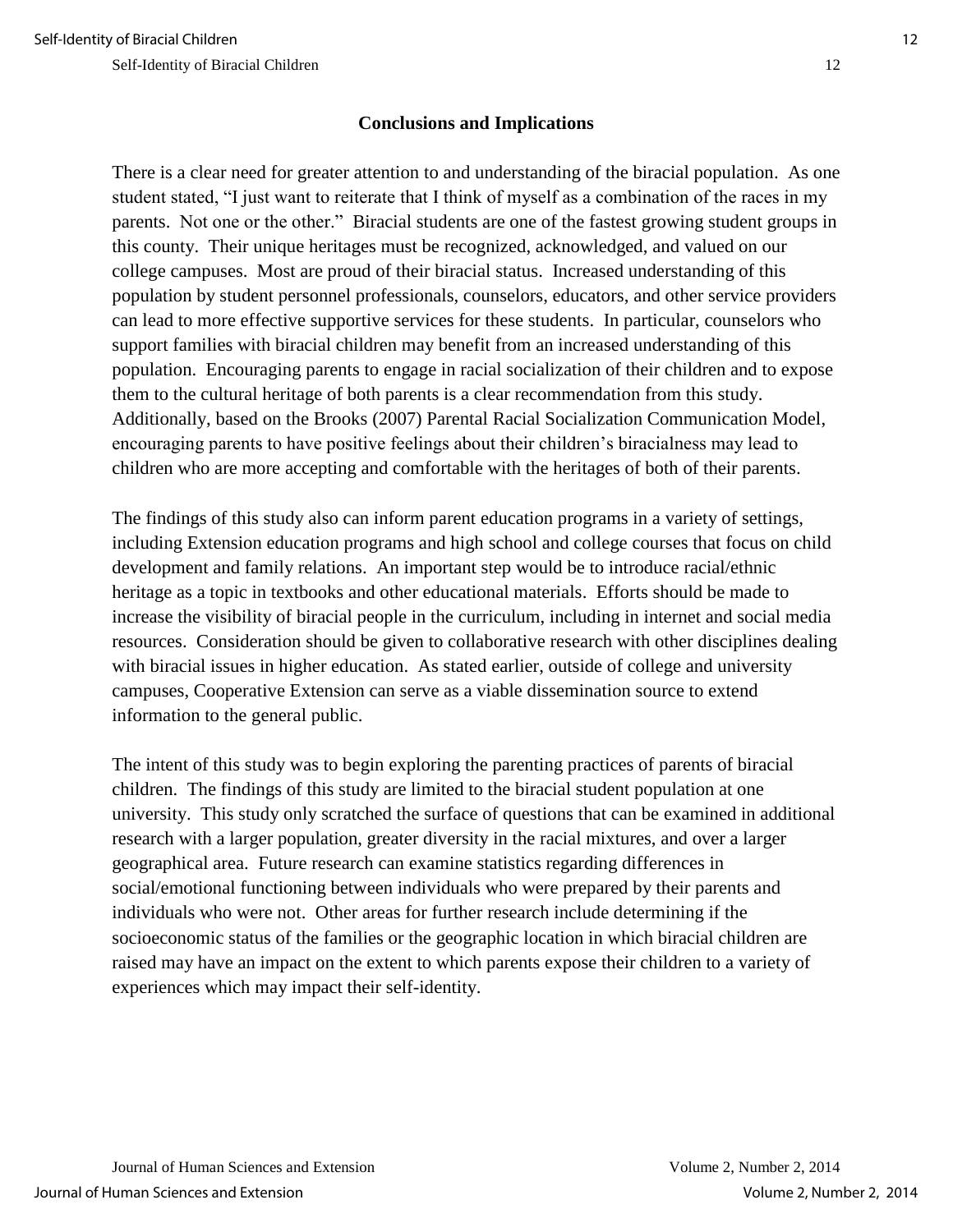## **References**

Bracey, J. R., Bamaca, M. Y., & Umana-Taylor, A. J. (2004). Examining ethic identity and selfesteem among biracial and monoracial adolescents. *Journal of Youth and Adolescence, 33*(2), 123–132. doi:10.1023/B:JOYO.0000013424.93635.68

Brooks, C. (2007, November). *Parental communication and its influence on Biracial identity*. Paper presented at the annual meeting of the NCA 93rd Annual Convention, TBA, Chicago, IL. Retrieved from http://citation.allacademic.com/meta/p191253\_index.html

Brown, M. R. (2009). A new multicultural population: Creating effective partnerships with multiracial families. *Intervention in School & Clinic, 45*(2), 124–131. Retrieved from http://isc.sagepub.com/content/45/2/124

Brown, U. M. (2001). *The interracial experience: Growing up black/white racially mixed in the United States.* Westport, CT: Praeger Publishers.

Creswell, J. W. (2005). *Educational research: Planning, conducting, and evaluating quantitative and qualitative research* (2nd ed.). Upper Saddle River, NJ: Pearson Education.

Gossett, T. F. (1997). *Race: The history of an idea in America*. NY: Oxford University Press.

Hughes, D. (2003). Correlates of African American and Latino parents' messages to children about ethnicity and race: A comparative study of racial socialization. *American Journal of Community Psychology*, *31*(1-2), 15–33. doi:10.1023/A:1023066418688

Katz , P. A., & Kofkin, J. A. (1997). Race, gender, and young children. In S. S. Luthar, J. A. Burack, D. Cicchetti, & J. R. Weisz (Eds.), *Developmental psychopathology: Perspectives on adjustment, risk, and disorder* (pp. 51–74). NY: Cambridge University Press.

King, A. R. (2008). Student perspectives on multiracial identity. *New Directions for Student Services, 123*, 33–41. doi:10.1002/ss.284

Lyda, J. L. (2008). *The relationship between multicultural identity variance, social connectedness, facilitative support, and adjustment in multicultural college students* (Doctoral dissertation, University of Oregon). Retrieved from https://scholarsbank.uoregon.edu/xmlui/bitstream/handle/1794/8292/Lyda\_James\_PhD\_Sp ring2008.pdf

Phinney, J. S. (1992). The Multigroup Ethnic Identity Measure: A new scale for use with diverse groups. *Journal of Adolescent Research, 7*(2), 156–176. doi:10.1177/074355489272003

Renn, K. A. (2000). Patterns of situational identity among biracial and multiracial college students. *The Review of Higher Education, 23,* 399–420. doi:10.1353/rhe.2000.0019

Renn, K. A. (2008). Research on biracial and multiracial identity development: Overview and synthesis. In K. A. Renn & P. Shang (Eds.) *Biracial and multiracial students, new directions for student service* (pp. 13–21)*.* San Francisco, CA: Jossey-Bass.

Rockquemore, K. A., & Brunsma, D. L. (2002). *Beyond black: Biracial identity in America.* Thousand Oaks, CA: Sage Publications.

Rockquemore, K. A. & Brunsma, D. L. (2008). *Beyond black: Biracial identity in America* (2nd ed.). Lanham, MD: Rowman & Littlefield Publishers, Inc.

Journal of Human Sciences and Extension Volume 2, Number 2, 2014